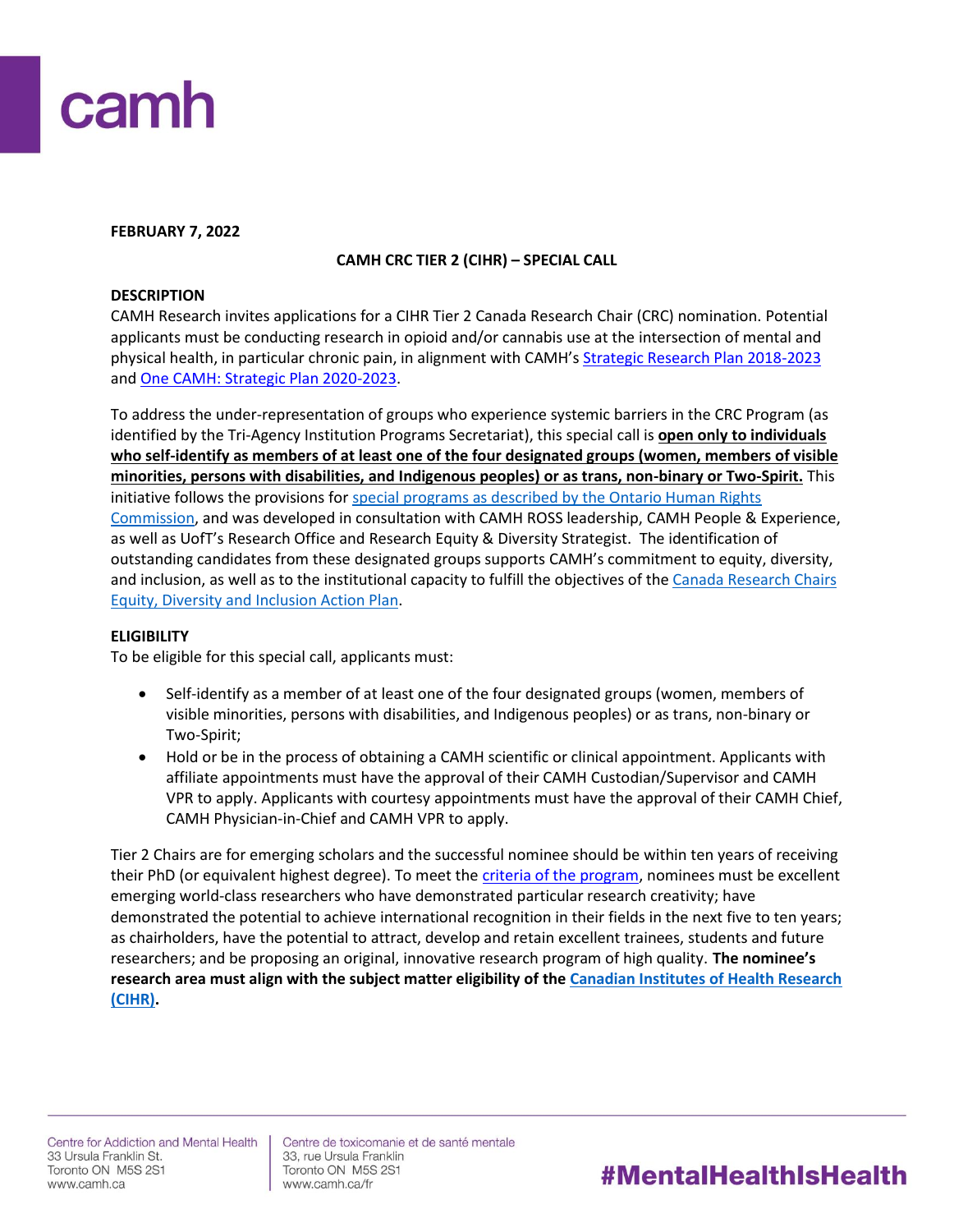Applicants who are more than 10 years from having earned their highest degree (and where career breaks exist, such as maternity, parental or extended sick leave, clinical training, etc.) may have their eligibility for a Tier 2 chair assessed through the program's [Tier 2 justification process.](http://www.chairs-chaires.gc.ca/program-programme/nomination-mise_en_candidature-eng.aspx#s3)

CAMH discourages individuals from holding a Canada Research Chair in addition to other research chairs. Applicants who currently hold another research chair must contact [grants.awards@camh.ca](mailto:grants.awards@camh.ca) by March 11, 2022 to determine their eligibility, at the discretion of the VPR. Determining factors may include, but are not limited to, funding period overlap and purpose of funds.

## **APPLICATION REQUIREMENTS**

Applicants must submit the following material t[o grants.awards@camh.ca](mailto:grants.awards@camh.ca?subject=CRC%20T2%20Fall%202021%20-%20Special%20Call) **by March 25, 2022**:

- 1. **Notice of Intent (4 pages + references)**: The NOI must describe the quality of the nominee, the proposed research program, and alignment with CAMH's organizational and research strategic plans. Please use th[e template](http://ishare.camh.ca/sites/RSO/services/grants/Documents/Grants%20-%20CRC%20T2_NOI%20Template_FINAL.docx) provided.
- 2. **CV:** Only the [CIHR Biosketch CV](https://cihr-irsc.gc.ca/e/48437.html) o[r NIH Biosketch](https://grants.nih.gov/grants/forms/biosketch.htm) formats will be accepted.
- 3. **Self-Identification Form**: The self-identification form can be accessed [here](http://ishare.camh.ca/sites/RSO/services/grants/Documents/Grants%20-%20CRC_Self-Identification%20Form_Winter2022_FINAL.docx) (details on data collection below).

## **SUBMISSION INSTRUCTIONS**

These instructions must be followed to submit your NOI. Incomplete application packages will not be considered.

- Your Notice of Interest and CV must be saved as a single PDF named *LASTNAME.Firstname\_CRC\_T2\_CIHR\_Winter2022*.
- Your self-identification form is not part of the review package, and should be submitted as a separate file.
- Use the email subject "CRC T2 Winter 2022 CIHR Special Call"
- Submit the package t[o grants.awards@camh.ca](mailto:grants.awards@camh.ca?subject=CRC%20T2%20Fall%202021%20-%20Special%20Call) by March 25, 2022.

# **SELECTION PROCESS AND CRITERIA**

The CAMH CRC Selection Committee will evaluate applicants based on the application packages provided, using the CRC program's criteria. The successful applicant will be invited to submit a full nomination package to the CRC program. CAMH is committed to providing nominees with the support required to secure the CRC, and will assist with application development. For more detailed information on the internal selection process, please consult CAMH's *[CRC Policy AR 1.18](http://ishare.camh.ca/sites/RSO/policies-sops/Documents/Policies/AR-1.18-Canada-Research-Chair.pdf)* and [CRC Action Plan.](https://www.camh.ca/en/science-and-research/science-and-research-staff-directory/research-chairs) Further information regarding nomination and eligibility criteria [may be found here.](http://www.chairs-chaires.gc.ca/program-programme/nomination-mise_en_candidature-eng.aspx)

# **CAREER INTERRUPTIONS**

CAMH recognizes that researchers have varying career paths and that career interruptions due to